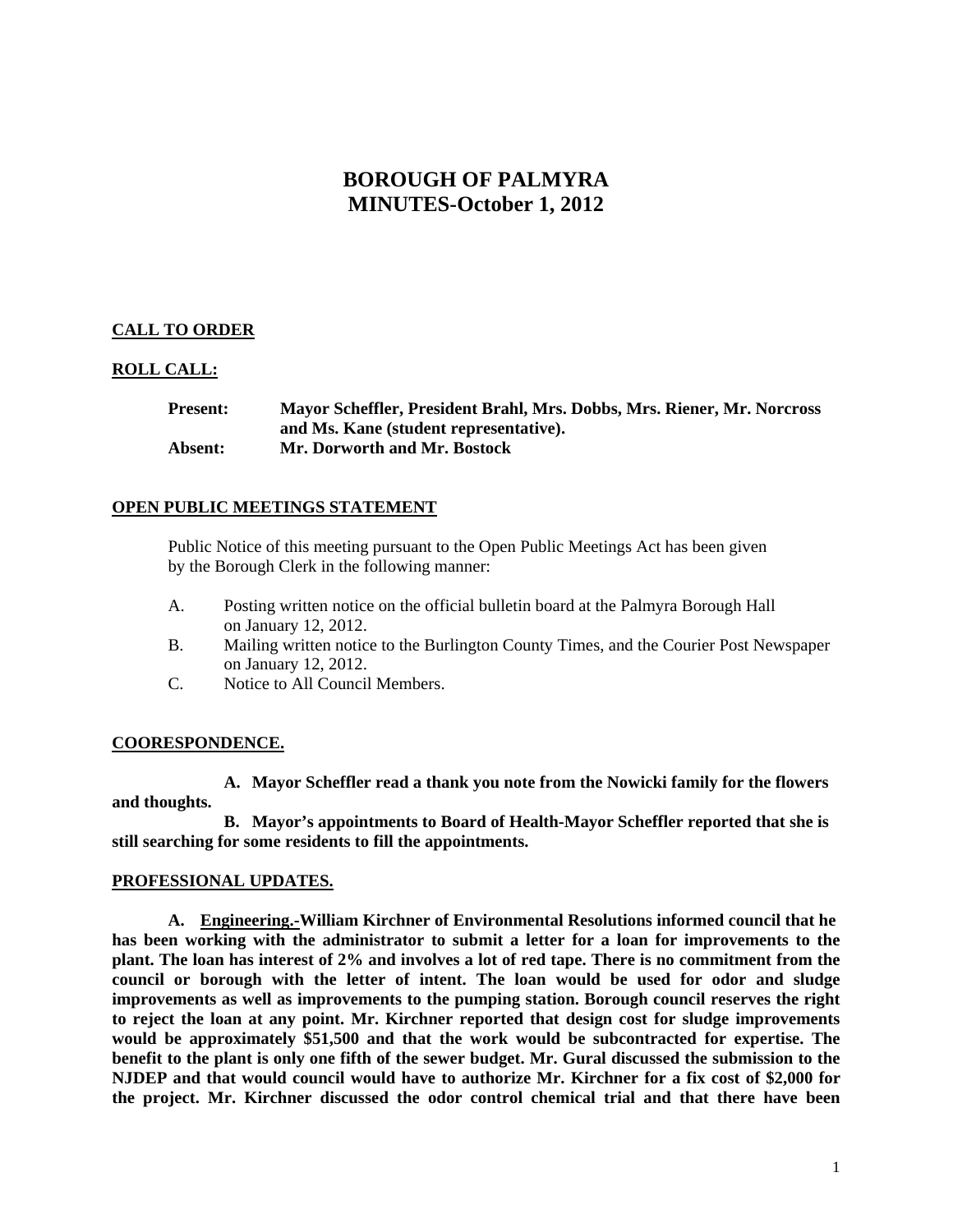**changes in the ph level and that there will be more benefits as the trial proceeds. Mayor Scheffler announced that there will be an Open House for the sewer plant on October 20th from 9am-11am. The resident will be able to tour the plant and Assemblyman Singleton will be present at 9am. Mr. Kirchner explained that the NJDEP had recommended better communication with the surrounding neighborhood. Flow rate study- Mr. Kirchner discussed with council the study to have the borough sewer billing go to a flow rate. The amount of the sewer bill would be determined from the amount of water usage during the winter months. The amount would be a fixed rate in the summer months. President Brahl inquired if the water usage determined in the winter months would be on the April billing or the June billing. Mr. Gural replied that the sewer is billed twice a year and that the American Water company would provide the data directly to the borough in advance and that the April billing would be for the fall and winter. Mr. Gural explained that council needs to start discussing the starting rates for the sewer and if they want to charge a starting rate for the fall and winter billings for a set amount of usage. Mr. Kirchner recommend finding out what surrounding towns are charging as a starting point. President Brahl requested a list of questions that council could review to determine all of the facts. Mr. Gural explained that the process has just started and that they will keep council informed as the process moves along. Mr. Kirchner discussed that the majority of towns in the county bill by flow rate except for Medford and Edgewater Park. The flow rate billing will help seniors and other residents who do not use a lot of water as their sewer bills will drop in cost. Change Order. Mr. Kirchner discussed that due to the stripping there will be an additional reduction in the project for the ADA ramps. The time allotment to have the job completed has passed and the contractor has picked up all of the engineers cost for the time over the deadline. The bill will need to be adjusted with the reimbursement. HVAC- Mr. Kirchner informed council that the contracts for the HVAC have been signed by the contractor and they are waiting for approval from the solicitor before having the Mayor sign them. The permits for the police shed have been submitted and the Parry Avenue project is proceeding with starting date of the spring. Wastewater Management Plan- Mr. Kirchner explained that the county would like to have the Borough review their wastewater plan for sewer service. The borough's plan includes all of the redevelopment area. Charles Street- Mr. Kirchner informed council that CGPH is working on a grant to do repairs on Charles Street.** 

**B. Engineering. Mr. Gural gave the update for Land Engineering on the Ethel B. Hardy Park and that it should be completed by the end of next week. The gazebo and benches have been installed and the swings will be put up this week. The community center outside work is moving along and will be completed soon.** 

**APPROVAL OF MINUTES. President Brahl made a motion to approve the minutes from September 10, 2012, Mr. Norcross second the motion. All members present voted in favor of the motion.** 

#### **DISCUSSION ITEMS.**

**1. Morgan Avenue Parking Ord.-Mr. Gural passed out a draft ordinance for Morgan Avenue limiting the hours of parking. Mrs. Riener inquired as to the exact area the ordinance would cover? President Brahl discussed that the ordinance needs to include the church's rectory as well as the church. Mr. Gural replied that the ordinance would cover the entire 600 block of Morgan Avenue. Chief Pearlman recommended a 15 minute parking limit for the area, so that the parents would be able to drop off and pick up their children. Chief Pearlman discussed the need to repeal the ordinance for the time limit parking on the other side of Morgan at the old bank. Mr. Gural explained that the entire Chapter 90 on vehicles and traffic needs to be reviewed, but this**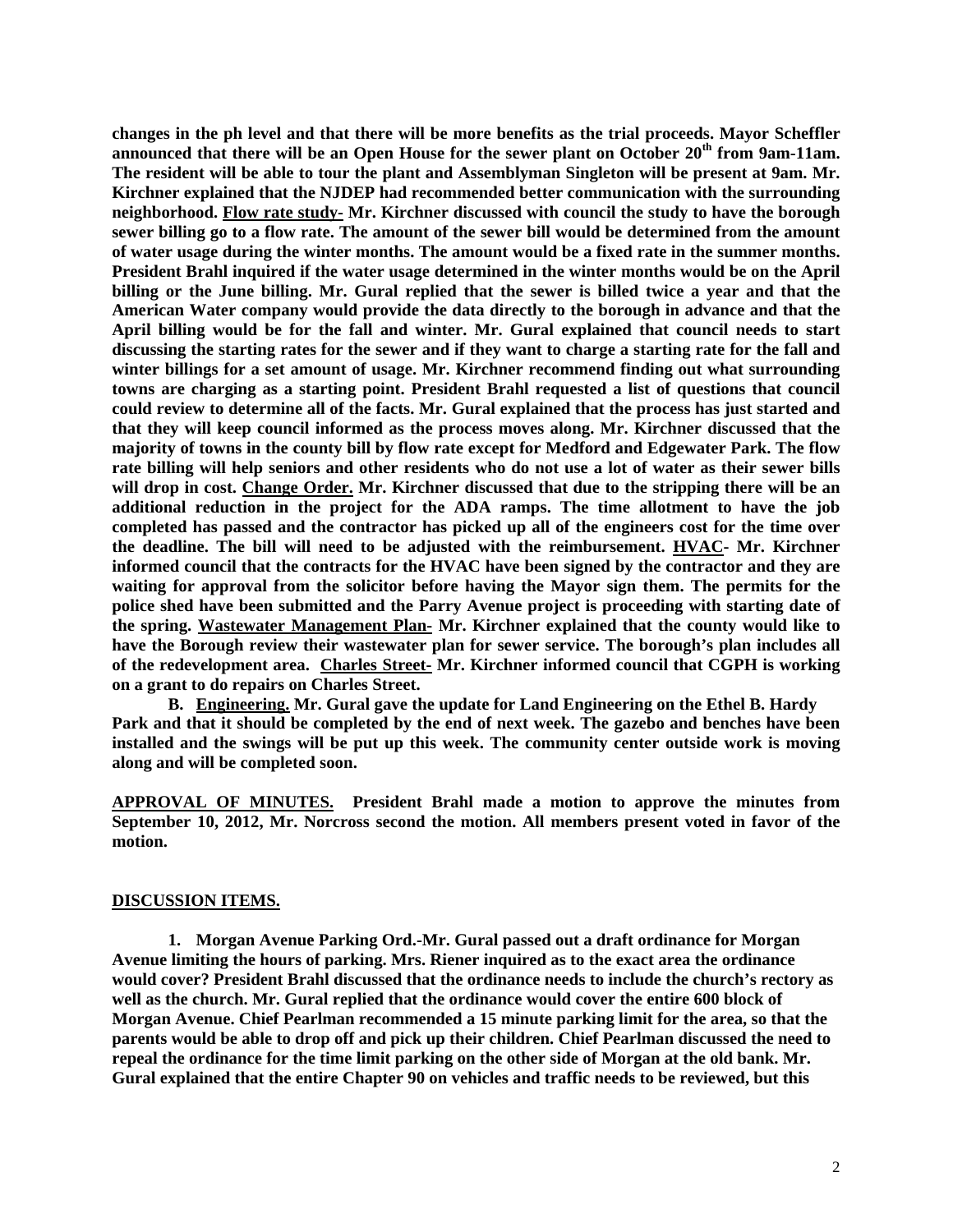**ordinance will give immediate relief to the day care. Council will introduced the ordinance on first reading at the next meeting.** 

**2. Solicitors/Peddlers, Vendors Ordinance. Mr. Rosenberg explained that the Chief had request some additional language in the ordinance for fingerprinting and change of fees.** 

**3. Megan's law resolution and Put the Brakes on Proclamation for police department. Chief Pearlman discussed that the Chief's Association is pushing the issue for a change to Megan's law to require the tiering before the person is released. The items will be on the next meeting agenda for approval.** 

**4. In-line cameras for police vehicle-Chief Pearlman reported the bids have been received and he is waiting for approval from the solicitor on the contracts. The award of the bid will be on the agenda for the next meeting.** 

**5. Draft of accessory building. Mayor Scheffler explained that there needs to be a clear definition of accessory building for enforcement. Mrs. Riener discussed that she had inquired from Mr. Rosenberg about the definition of an accessory building. Mr. Rosenberg explained that he is looking for some directions from council on what they are considering.** 

**6. Draft of sidewalk ordinance-This ordinance will be listed on first reading at the next meeting.** 

**7. Draft of Handicapped Parking Areas. Mr. Rosenberg discussed having a clause in the ordinance for an expiration date of the ordinance for the resident and also a fee to cover the cost of the signage. Mayor Scheffler inquired if the ADA organization would be able to help with the cost of the signage. Mrs. Riener discussed that she is against charging a handicapped person a fee for the signage. There was a discussion about the clerk reviewing the handicapped spots annually and also the need for signage by the police department if the space was needed immediately. The consensus of council was to hold the ordinance.** 

**8. Draft of yard waste and bulk trash collection ordinance-Mr. Gural informed council that with the new trash contract spec going out there needed to be a decision on the bulk trash pickup for the residents. There is currently a problem with contractors placing out bulk trash and also the contractors using the dumpsters at the Harbour. They are causing a lot of trash that is not from the residents. President Brahl inquired if bulk trash would remain every week, or less frequently. Mr. Gural explained that the bulk trash amount causes the tipping fees at the landfill to increase and that the bulk trash on the curbs is usually more than an average household would use. Mr. Gural informed council that they also have the option of using the large containers for trash removal, which would not hold bulk trash. Mr. Ryan informed council that the borough used to pick up bulk trash once a month and that it was changed to the trash company picking it up in the current contract. The public works department does not have the man power to pick up bulk trash. The ordinance will be on the next agenda for first reading.** 

**9. Discussion on changes to open public meeting. Mayor Scheffler discussed that the Senate bill will change the way that municipalities have to conduct business. The agenda will have to be completed at least 48 hours in advance excluding weekends and holidays. Mrs. Sheipe explained that the bill also discusses that if there is a sub-committee meeting notice has to be given and minutes taken.** 

**10. Liens for property maintenance. Mr. Gural explained that there needs to be a more solid method to lien a property for property maintenance enforcement. There are several different ordinances in the code book. Mr. Rosenberg will develop an ordinance that will streamline the process.** 

**11. Legion Field-softball field. The PalRiv association is requesting permission to repair the softball field at Legion Field. They have submitted their certificate of insurance to the Borough for the use of the field. Mr. Norcross requested that the sprinklers be marked out so that there is no damage to the irrigation system.** 

**12. Catholic Charities donation. Mr. Gural requested permission to have this issue placed**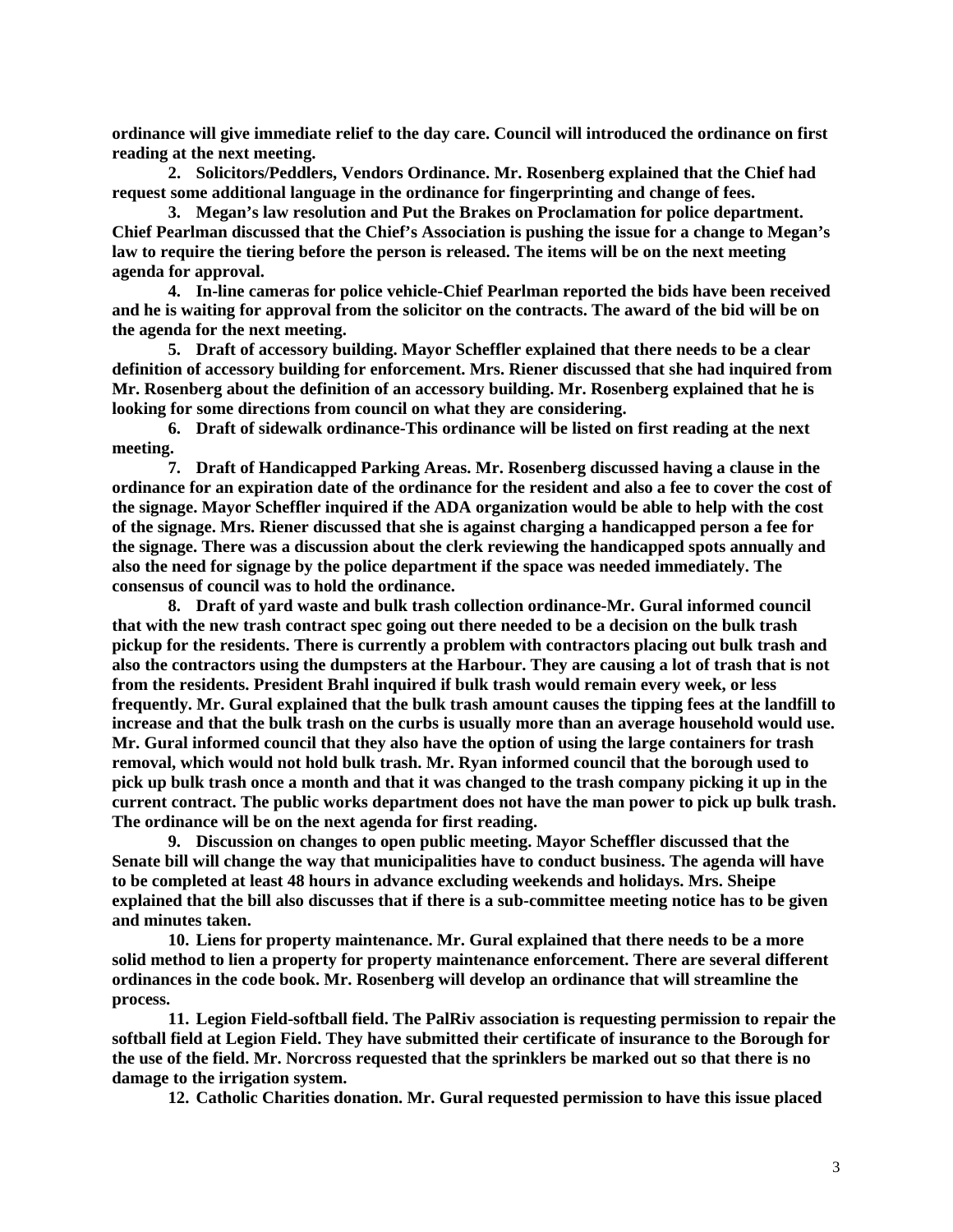**on the bill list, it is a yearly donation based on the number of domestic violence victims from Palmyra.** 

**13. Snow removal shared services with county. Mayor Scheffler explained that this is an annual agreement for the borough to receive reimbursement from the county for snow removal and salting of the county roads.** 

**14. Jefferson Street-parking. Mayor Scheffler discussed that previously the residents had requested no parking on the weekends on Jefferson Street due to the flea market using the spaces. A resident of the street is now requesting that the no parking be removed as it is no longer a problem and they would like to park on the street on the weekends. Council held this request until the next work session to review with the other residents if they agree to remove the no parking sign.** 

**15. Deaf Child sign-Market and Kennedy. Chief Pearlman explained that this is a request from a resident on the corner of Market and Kennedy for her son.** 

**16. Pan-handling ordinance. Mr. Rosenberg informed council that the request of asking for money is protected by the right of free speech in the constitution. There is no law against requesting money, but a person can be charged with harassment in connection to the request by another person.** 

**17. Workers compensation percentage of Borough obligation-Mr. Gural explained that the current policy for workers compensation allows an employee to receive 100% of their pay while on workers compensation. The state allows for the percentage to be 70% after being out for 7 days. Mr. Gural discussed that the best practice checklist from the state also has a question if the 70% law is being followed. Council discussed that the 70% would be an incentive to employees to return to work quicker and that it is fair to the taxpayers who have to cover the cost. President Brahl discussed that he has a few suggestions about the workers compensation policy and would like to meet with the administrator to review the policy. Mr. Gural informed council that a change would not affect the police contract until the new contract negotiations.** 

**18. Community center vending machines. Mayor Scheffler discussed that a few organizations using the community center have requested vending machines be placed so that they can have drinks and snacks during the activities. Mrs. Riener discussed the need for healthy snacks and the concern of the children having access to them. Mr. Norcross inquired about the location of the machines and the trash that they would leave behind. Mr. Gural will solicit quotes and report back to council.** 

**19. Inter-local agreement for vehicle repairs. Mr. Gural reported that council will need to approve an agreement with Cinnaminson to allow them to repair the boroughs vehicles.** 

**20. Dedication of paper street (Broad Street) to F.C. Kerbeck-Mr. Gural explained that F.C. Kerbecks property is adjacent to the street and that the street is not being used. It appears on the tax records as a paper street only and the borough does not maintain the street in that area. Mr. Rosenberg inquired if any other property was adjacent to the street and that those owners would the right to request the property also. Mayor Scheffler discussed that the street is in the redevelopment zone and is needed for redevelopment of the adjoining property. Mr. Rosenberg explained that the council could sell the property to the adjoining owner. Mr. Gural will review the property and prepare a report for council.** 

**21. Noise ordinance. Chief Pearlman explained that he had requested that this ordinance be reviewed due to the confusion in the language. Chief Pearlman and Mr. Rosenberg will work on the ordinance and report back to council at the November work session.** 

**22. Unsafe buildings and structures. Mr. Rosenberg discussed that there are three different ordinances on the books relating to this matter that needs to be combined into one clear ordinance. The old ordinances need to be repeal and a new one adopted that covers all three ordinances.** 

**23. Mayor Scheffler announced that she will be attending a conference with other Mayors,**